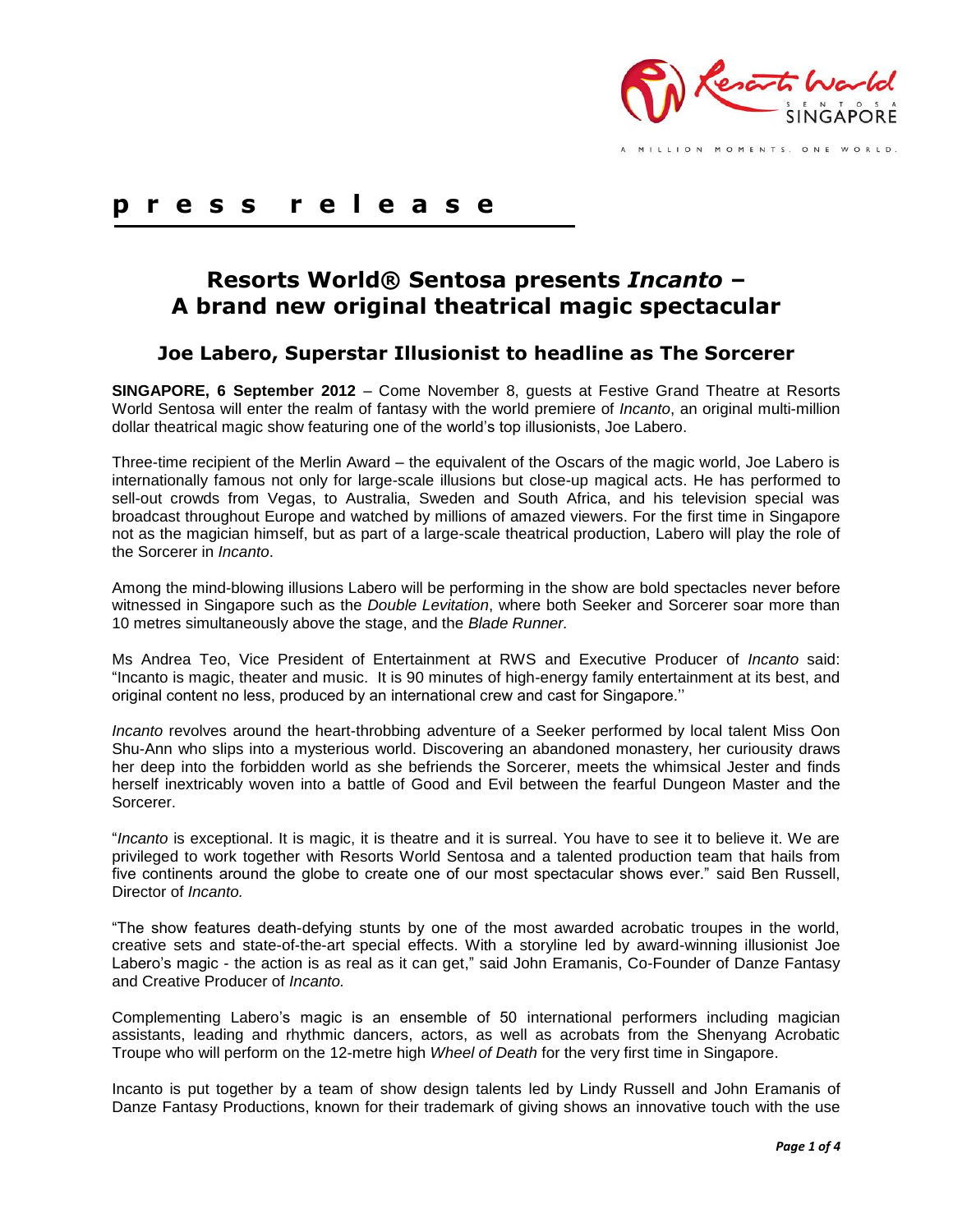of special effects that blur the boundaries of movies and theatre. The duo was named Producers of the Decade by the 2012 Merlin Award. Singapore-born director, Ben Russell, a recipient of the 2012 Merlin Award for Best Director, is also part of the creative team.

Presented by Resorts World Sentosa, in association with Danze Fantasy Productions, *Incanto* will be staged from 8 November 2012 through to 10 March 2013 at Resorts World Sentosa's purpose-built 1600 seat Festive Grand Theatre. Public preview performances will be staged on 4 and 5 November, ahead of the official opening night premiere on 8 November 2012.

Tickets for *Incanto* are priced at \$148, \$98, \$88, \$78, \$48 and initial ticket sales for shows up till 31 Dec 2012 will go on sale from 7 September 2012 at Resorts World Sentosa's ticketing counters and all Sistic outlets. From 7 September to 22 October 2012 only, there is a 15% early bird discount for purchase of category 2 – 4 tickets to shows from 8 November 2012. RWS Invites members are also entitled to exclusive discounts of 50% off rack rates for the preview and 25% off rack rates for other show dates from 8 November 2012 onwards when they purchase their tickets at the RWS Invites Service Centre and Festive Grand Ticketing Centre. Mobile and e-tickets are now available for the convenience of showgoers.

For more information and detailed performance schedules please visit [www.rwsentosa.com](http://www.rwsentosa.com/) and call 6577 8888 or visit [www.sistic.com.sg](http://www.sistic.com.sg/) and call 6348 5555 for enquiries.

 $-$  End  $-$ 

### **About Resorts World Sentosa**

Resorts World Sentosa (RWS), Singapore's first integrated resort is located on the resort island of Sentosa. Spanning 49 hectares, the resort opened in January 2010 and welcomed over 30 million visitors in its first two years of opening. RWS is home to the region's first-and-only Universal Studios theme park, the Maritime Experiential Museum, a casino, luxurious accommodation in six unique hotels, the Resorts World Convention Centre, celebrity chef restaurants, a world-class destination spa as well as specialty retail outlets. The resort also offers entertainment including public attractions such as the Crane Dance and the Lake of Dreams. Coming soon is the world's largest oceanarium - the Marine Life Park. Resorts World Sentosa is wholly owned by Genting Singapore, a company of the Genting Group. For more information, please visit [www.rwsentosa.com.](http://www.rwsentosa.com/)

#### **About Danze Fantasy Productions**

In 1980, Lindy Russell and John Eramanis joined forces with a simple goal, to provide true entertainment and in so doing, formed Danze Fantasy Productions. From its humble beginning, the company has grown to become a leading innovator in theatre, harnessing the latest talents and incredible effects to create a one -of –a-kind experience. Encompassing all areas of performance genres and styles, their expertise has seen their shows viewed by millions all over the world.

From Musicals to Stage Spectaculars, Pantomimes, Television, Trade Shows and Cruise Lines, the company's scope of influence and exceptionally high standard and quality is recognized throughout the entertainment industry.

Due to their steady growth, Danze Fantasy now has offices on 2 continents with the Head office in England and a subsequent office in Singapore.

Danze Fantasy continues to push the boundaries of entertainment and brings the magic to life in the new soon to be hit show, 'Incanto'.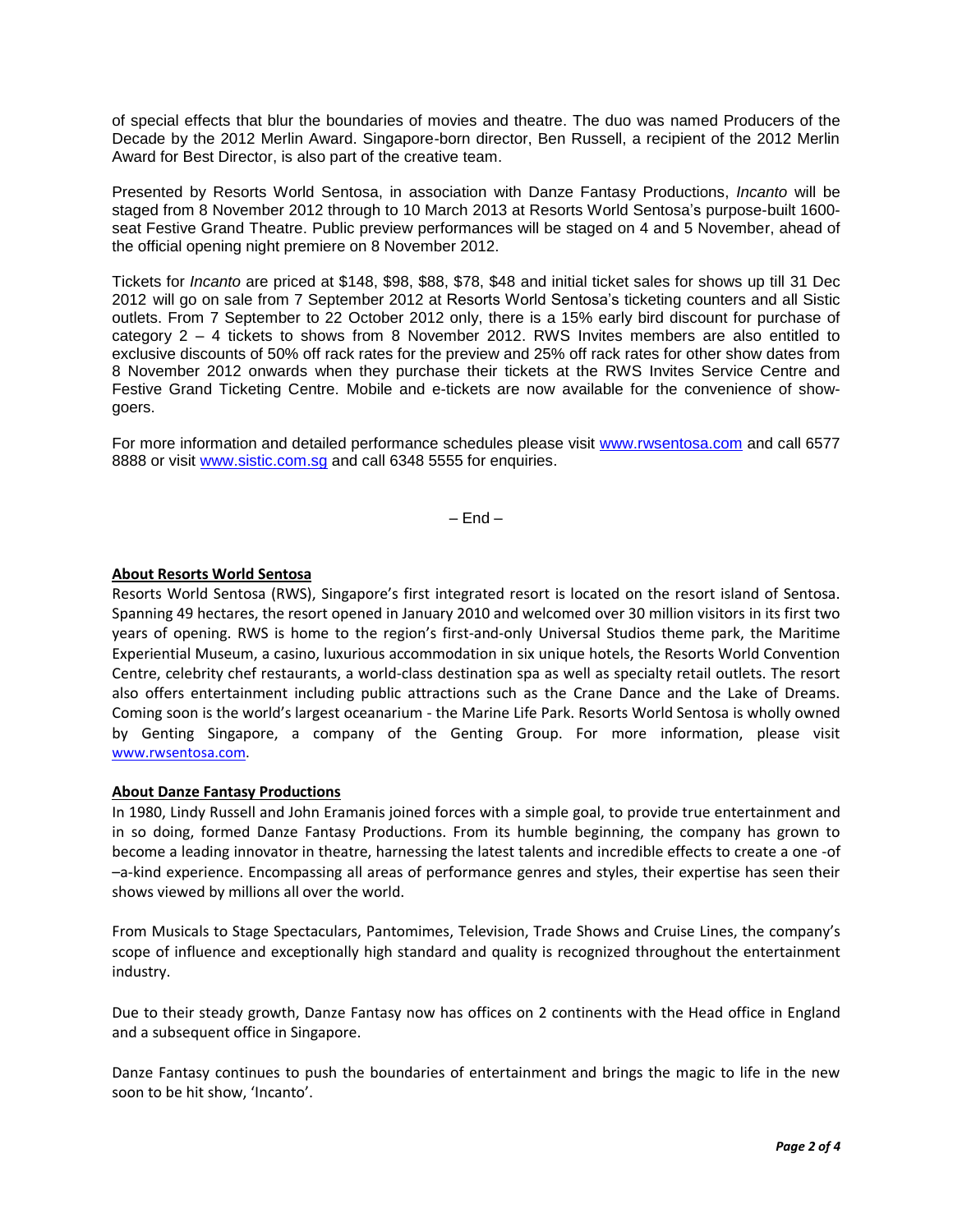### **MEDIA CONTACT:**

#### **Resorts World® Sentosa**

Angeline Ng Tel: + 65 6577 9772 Cell: +65 9773 9598 [angeline.ng@rwsentosa.com](mailto:Angeline.ng@rwsentosa.com)

#### **Weber Shandwick Singapore (for Resorts World® Sentosa)**

Ashwin Seshadri / Khushil Vaswani Tel: +65 6825 8021 / 6825 8023 Cell: +65 9235 4999 / 9127 7024 [aseshadri@webershandwick.com/](mailto:aseshadri@webershandwick.com) [kvaswani@webershandwick.com](mailto:kvaswani@webershandwick.com)

#### **Note to Editors:**

- 1. Please use the following photo captions for visuals.
- 2. High resolution photos can be downloaded from link: [ftp://wswresorts:wswresorts@omaedcftp001.interpublic.com](ftp://wswresorts:wswresorts@omaedcftp001.interpublic.com/) *Username: wswresorts Password: wswresorts*
- 3. All other photos are to be attributed to: *Resorts World Sentosa elements and all related indicia TM & © 2012 Resorts World at Sentosa Pte. Ltd. All Rights Reserved.*



Curtains will rise on 8 November 2012 at Resorts World Sentosa's Festive Grand Theatre for *Incanto*, a 90-minute high-energy theatrical magic spectacular that revolves around the heart-throbbing adventure of a Seeker performed by local talent Miss Oon Shu-Ann who slips into a mysterious world. Discovering an abandoned monastery, her curiousity draws her deep into the forbidden world as she befriends the Sorcerer, meets the whimsical Jester and finds herself inextricably woven into a battle of Good and Evil between the fearful Dungeon Master and the Sorcerer.

Featuring a host of incredible, unprecedented specialty magic and acrobatic acts, dynamic dance, lavish costume, stunning vocals and epic special effects in a light-hearted gothic-comedic style, this multi-million dollar show is entertainment for the whole family.